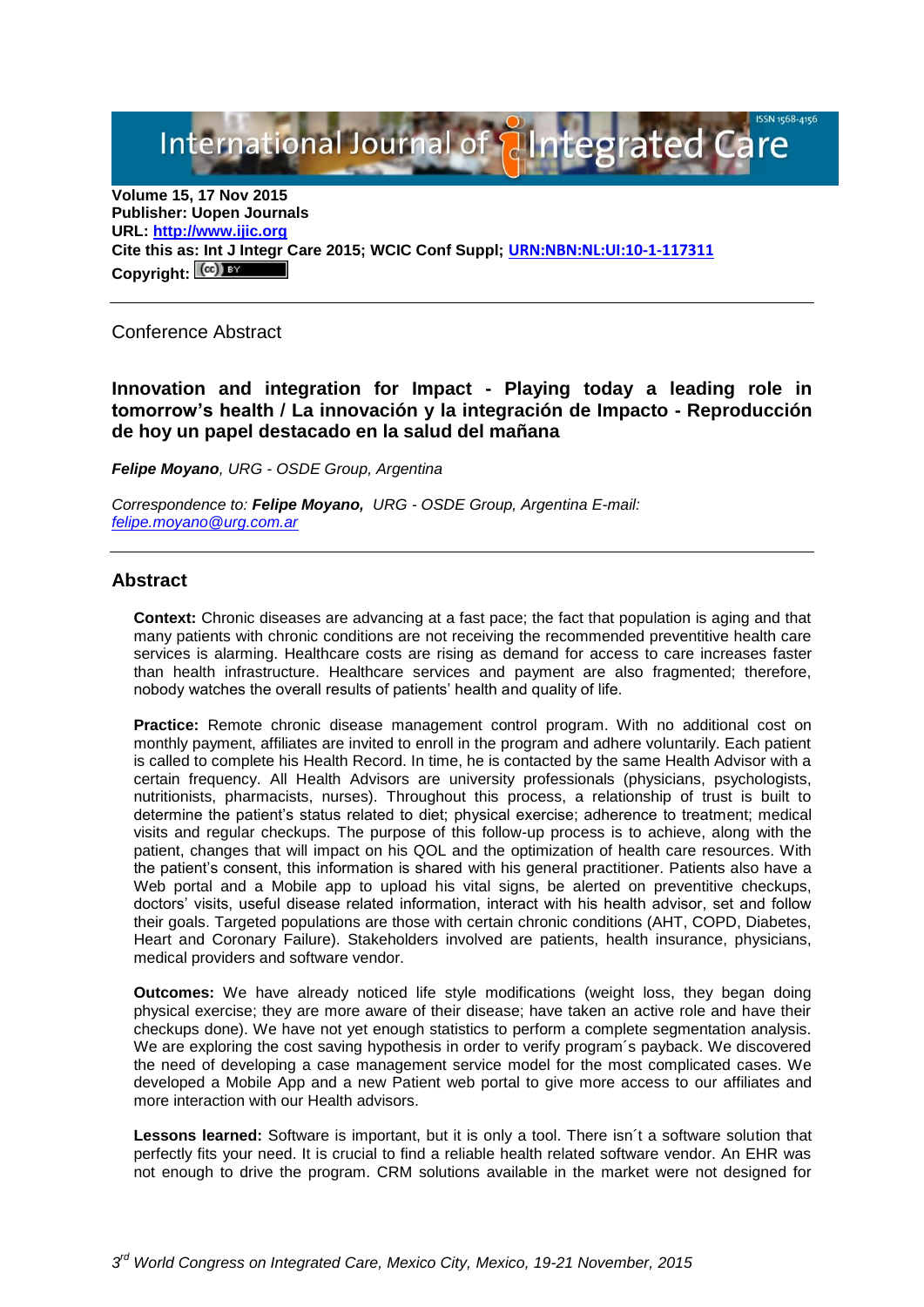remote chronic disease management either. There was a need to develop a specific operative system support. Big organizations need time to change their mentality. Combining the traditional financial information of Payers and the clinical data from patients, health results monitoring showed: high expenses are not related to wellbeing. The big challenge is to impact on people's health by changing their life styles, providing accessibility to care, and optimizing the health care system. Health advisors had been trained in a more traditional fashion during their medical school education; subsequently, intense coaching was done to incorporate the patient as an active participant in his care. Active Listening to patients is important in order to help them drive their life style changes. Each patient is an expert on the way he lives; general practitioners are experts on medical related issues, we are learning to be experts on driving changes with all participants working together. Standardizing processes is a key aspect to escalate this program and make it suitable for large populations. Customized and personalized care to each patient is crucial toward to drive true changes on people's life styles. Building a relationship of trust and setting goals with the affiliate is an important matter.

**Timeline:** MAR14 Pilot Stage kick-off +2.000 patients /MAY15 software and processes developed and adapted /2015-16 Data recollection /2017 full deployment.

**Conclusions:** As this program is voluntary and has no economic rewards for affiliates; adherence to it implies a true commitment by the patient, and an assertive selection of the affiliates by the payer. This is a more challenging path at the beginning, since the only reward for patients is to achieve a better QOL, but it will assure a more sustainable result in the long term.

Our experience so far has been shared with competitors and government officials. They found the program very interesting and promising. However, they have acknowledged that costs for this type of innovation are out of their reach at this point. As Payers deal with many participants and handle great information, they are set to integrate, lead changes and innovate.

## **Conference abstract Spanish**

**Contexto:** Las enfermedades crónicas están avanzando a un ritmo acelerado; el hecho de que la población está envejeciendo y que muchos pacientes con enfermedades crónicas no están recibiendo los servicios de atención médica preventivamente recomendadas es alarmante. Los costos sanitarios están aumentando y la demanda de acceso a la atención aumenta más rápido que la infraestructura de salud. Servicios de salud y los pagos también están fragmentados; Por lo tanto, nadie ve los resultados globales de la salud y la calidad de vida de los pacientes.

**Práctica:** El programa de control de gestión de enfermedades crónicas remoto. Sin costo adicional en el pago mensual, invita a los afiliados para inscribirse en el programa y se adhieren voluntariamente. A cada paciente se le llama para completar su expediente médico. Con el tiempo es contactado por el mismo consejero de salud con una cierta frecuencia. Todos los asesores de salud son profesionales universitarios (médicos, psicólogos, nutricionistas, farmacéuticos, enfermeras). A lo largo de este proceso, una relación de confianza se construye para determinar el estado del paciente relacionado con la dieta; ejercicio fisico; adherencia al tratamiento; visitas médicas y chequeos regulares. El propósito de este proceso de seguimiento es lograr, junto con el paciente, los cambios que tendrán un impacto en su calidad de vida y la optimización de los recursos sanitarios. Con el consentimiento del paciente, esta información es compartida con su médico de cabecera. Los pacientes también tienen un portal web y una aplicación móvil para cargar sus signos vitales, se le avisa preventivamente de los chequeos, visitas médicas, útil información sobre enfermedades relacionadas, interactúan con su consejero de salud, estableciendo sus metas a seguir. La poblaciones objetivo son aquellos con ciertas condiciones crónicas (HTA, EPOC, diabetes, del corazón e insuficiencia coronaria). Los interesados implicados son pacientes, seguro de salud, médicos, proveedores médicos y proveedor de software.

**Resultados:** Ya hemos dado cuenta de las modificaciones del estilo de vida (pérdida de peso, que comenzó a hacer ejercicio físico, sino que son más conscientes de su enfermedad, han tomado un papel activo y han hecho sus chequeos). Todavía no tenemos estadísticas suficientes para realizar un análisis completo de segmentación. Estamos explorando el costo e hipótesis de ahorro con el fin de verificar la recuperación de los programas de inversión. Descubrimos la